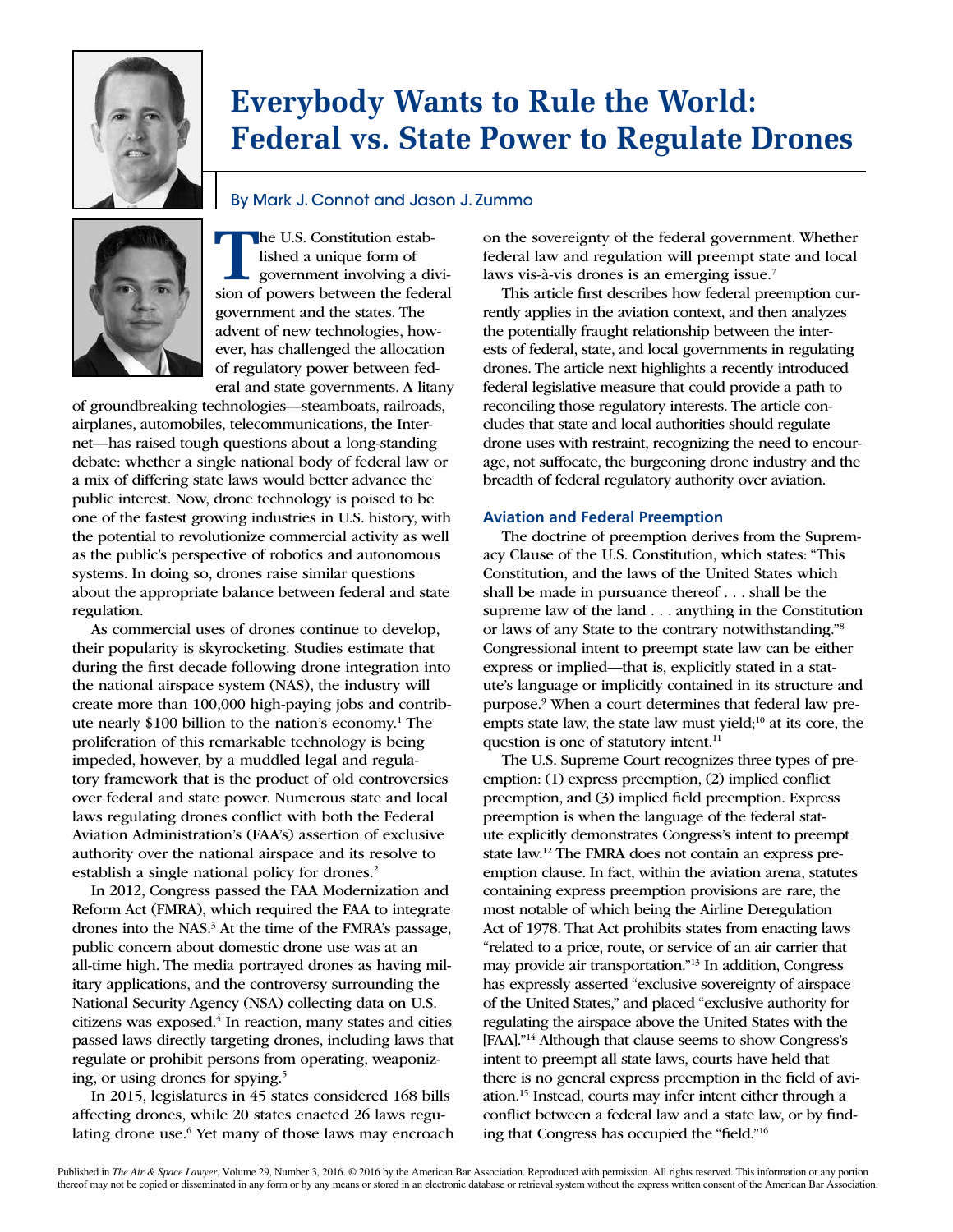Under implied conflict preemption, state law is preempted to the extent that it actually conflicts with federal law.17 This occurs when it is physically impossible for a private party to comply with both state and federal requirements,18 or where state law "stands as an obstacle to the accomplishment and execution of the full purposes and objectives of Congress."19 Under the physical impossibility doctrine, even if one sovereign's law intends to give a person a right to engage in behavior that the other sovereign's law intends to forbid, the U.S. Supreme Court has made clear that preemption does not ipso facto result.<sup>20</sup> This is so because a person could comply with both federal and state law simply by abstaining from the behavior.<sup>21</sup> Hence, when federal and state laws are mutually inconsistent, it is physically possible to comply with both *unless* federal law requires what state law forbids (or vice versa).<sup>22</sup> Simply put, the physical impossibility doctrine is "vanishingly narrow" and rarely applied by courts.<sup>23</sup>

Under the frustration of purpose doctrine, any state law that "stands as an obstacle" to the accomplishment of a federal statute's objective would be preempted.24 The FMRA's objective is to integrate civil drones into the NAS.<sup>25</sup> Suppose a state law banned the civil use of drones entirely. That law would be subject to preemption: private sector drone use has risen considerably, and any such ban would only hinder the FAA's efforts to integrate drones. $26$  In contrast, state laws prohibiting persons from weaponizing drones or using drones for voyeurism arguably would not be preempted.27 Those laws do not ban the operation of drones, restrict flight altitude and flight paths, or regulate navigable airspace. Nor do those laws conflict with current federal law. Thus, they would not "stand as an obstacle" to the "accomplishment and execution" of the federal objectives. In effect, states can place some restrictions in "areas that impact aviation as long as they do not prevent the [FMRA] from accomplishing its purpose."28 Further, any threat of conflict preemption may be assuaged by certain exceptions in state laws that specifically allow FAA integration of drones into the national airspace while addressing concerns for privacy or safety.29

Under implied field preemption, state law is preempted where it regulates conduct in a field that Congress intended the federal government to occupy alone.30 That intent—typically determined on a case-bycase basis—may be inferred from a "scheme of federal regulation . . . so pervasive as to make reasonable the inference that Congress left no room for the States to supplement it," or where an act of Congress "touch[es]

a field in which the federal interest is so dominant that the federal system will be assumed to preclude enforcement of state laws on the same subject."31 Although the breadth of federal laws and regulations in aviation is extensive, courts have routinely held that states may enact laws within aviation subfields.<sup>32</sup>

At the same time, any attempt by states to regulate certain subfields within aviation, including noise control and safety, will almost certainly be preempted.33 Likewise, any law restricting—directly or indirectly—flight altitude and flight paths, operational bans, or any regulation of navigable airspace could be preempted.34 In fact, the FAA has stated that it has sole "authority to regulate the areas of airspace use, management and efficiency, air traffic control, safety, navigational facilities, and aircraft noise at its source."35 Thus, the FAA considers any state operational drone restrictions on flight altitude, flight paths, or airspace to infringe on its authority. On the other hand, if the state narrowly targets a highly localized area of drone operations and relates it to matters of traditional state concern generally not subject to or addressed by federal regulation—such as land use, zoning, privacy, or trespass—preemption is less likely and the state law may survive.

#### **Preemption and Drones**

The FAA recently issued final regulations (14 C.F.R. part 107) allowing for the commercial use of drones weighing less than 55 pounds.<sup>36</sup> Part 107, however, did not include a preemption provision. Addressing concerns about part 107's lack of a preemption provision, the FAA noted that preemption issues involving drones necessitate a case-specific analysis that is not appropriate in a rule of general applicability.37 Additionally, the FAA conceded that certain legal aspects concerning drone use may be best addressed at the state or local level. For example, state law and other legal protections for individual privacy may provide recourse for a person whose privacy may be affected by another person's use of a drone.<sup>38</sup>

Whether it is better to have a single federal law or a variety of state and local laws is open to debate. The FAA contends that attempts by state and local governments to regulate the operation or flight of aircraft raise substantial air safety issues.<sup>39</sup> According to the FAA, if a significant number of states and cities enact laws regulating drone operations, fractionalized control of the navigable airspace could result.<sup>40</sup> The FAA argues that this patchwork of differing restrictions conflicts with its jurisdiction and could severely limit its flexibility in controlling airspace and flight patterns to ensure safety and an efficient air traffic flow.<sup>41</sup> From the FAA's perspective, a navigable airspace free from inconsistent state and local restrictions is necessary to maintain a safe air transportation system.<sup>42</sup>

Advocates of federal preemption of drone

Mark J. Connot (*mconnot@foxrothschild.com*) is the office managing partner for the Las Vegas office of Fox Rothschild LLP and also chairs the firm's Unmanned Aerial Systems (UAS) practice group. Jason J. Zummo (*jzummo@foxrothschild.com*) is an associate in Fox Rothschild's Las Vegas office and is a member of the firm's Litigation and UAS practice groups.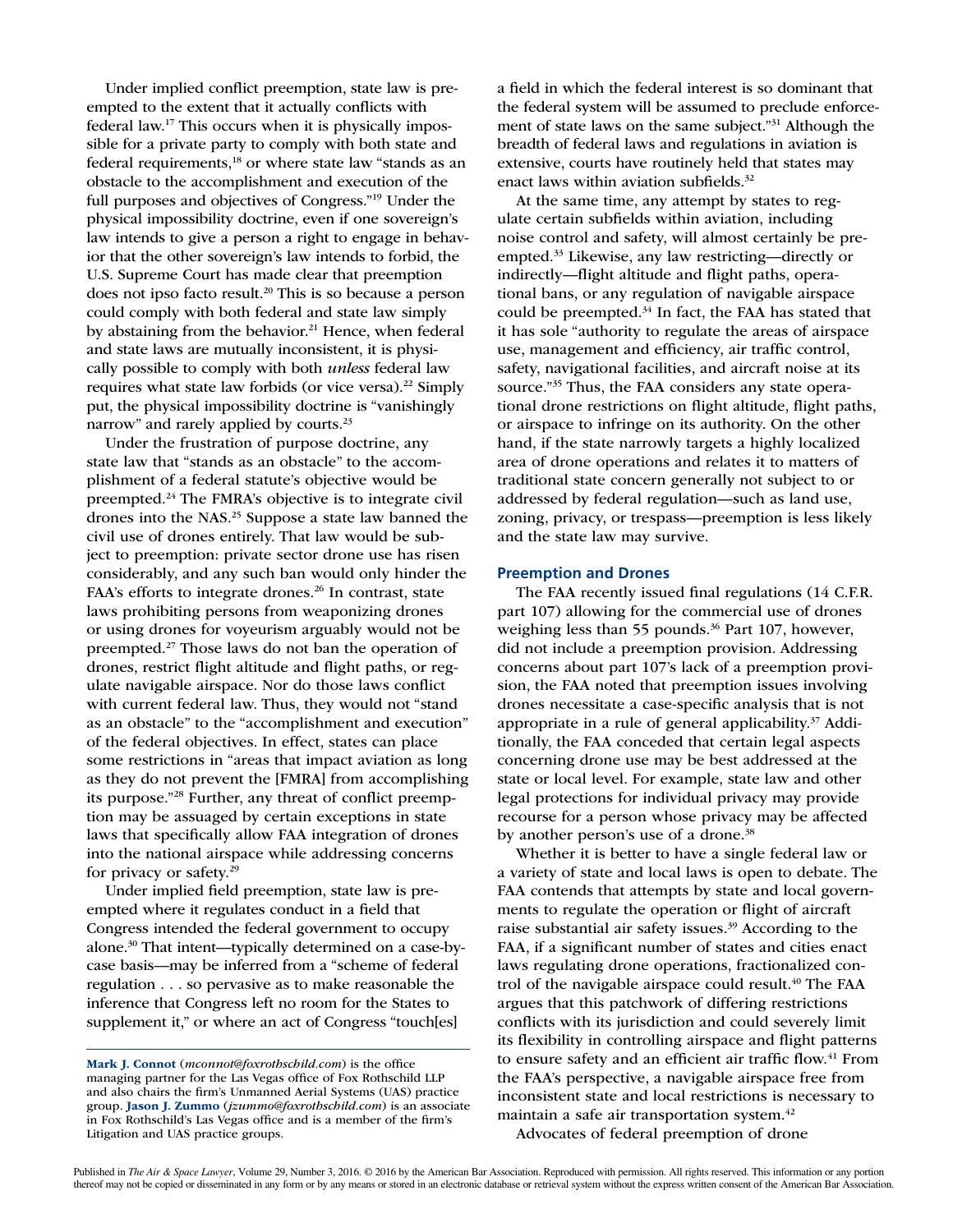operations contend that a patchwork of state and local laws would not only cause "confusion about where commercial [drone] operators could fly," but also "may erode, rather than enhance, safety."<sup>43</sup> This leitmotif echoes U.S. Supreme Court case law such as *City of Burbank v. Lockheed Air Terminal, Inc.* That case involved a local city ordinance that prohibited planes from taking off from the airport during certain hours of the day.<sup>44</sup> The Supreme Court struck down that ordinance as preempted by the federal regulatory scheme.45 Expressing its fear regarding local control of airspace, the Court stated, "If we were to uphold the Burbank ordinance and a significant number of municipalities followed suit, . . . fractionalized control . . . would severely limit the flexibility of FAA in controlling air traffic flow. The difficulties of scheduling flights to avoid congestion and the concomitant decrease in safety would be compounded."46

Those advocates also argue that it is unnecessary for state or local governments to enact drone-specific legislation because existing state laws on privacy, harassment, and trespassing already cover unlawful acts committed with drones. For example, some are concerned about the use of drones to commit physical intrusions that capture photography in inappropriate locations or to advance voyeuristic interests. But existing state laws already address many of the public's privacy-related concerns, such as unlawful surveillance, trespassing, voyeurism, and stalking.47 If anything, the invasion of someone's privacy via a camera attached to a drone is just as offensive as if achieved by a person holding a zoom telescope, and is likely already prohibited. A technology-neutral approach that incorporates drone use in existing laws would alleviate the need for new laws and not undermine the potential for numerous beneficial uses of drones.

Opponents of federal preemption of laws regulating drone operations argue that a patchwork of state and local laws is not necessarily a bad thing. They note that most commercial drone activity takes place at limited altitudes close to the ground and within short horizontal ranges—typically no more than one mile. Further, any safety hazards from operating commercial drones are inherently local to proximate persons or property. They contend that drone operations directly affect the health and welfare of persons in their local communities. These quality-of-life matters are typically subject to regulation under state and local police powers. Generally, consideration under "the Supremacy Clause starts with the basic assumption that Congress did not intend to displace state law."48 Thus, if a state enacts legislation for the protection and maintenance of the health, safety, or general welfare of its citizens in fields that the states have traditionally occupied—land use, zoning, privacy, trespass, and law enforcement operations such laws fall within the historic concept of a state's police power.<sup>49</sup> These "police powers of the States [are]

not to be [preempted] unless that was the clear and manifest purpose of Congress."50 Therefore, unless that intent is clear, courts must not "invalidate state and local legislation."51 In sum, opponents argue that states and cities—not the federal government—are in a better position to balance safety and economic productivity to regulate drones.

Similarly, FAA data pertaining to national drone incidents show that reckless drone use varies significantly from state to state and city to city.<sup>52</sup> Indeed, almost one in five incidents of reckless drone use nationwide has occurred in densely populated areas with critical infrastructure. And not only does each state and city have its own topographic characteristics, but operating a drone in an urban area as opposed to a rural setting also differs and each poses unique risks. The federal government's "one size fits all" approach for every state, city, county, park, and school in the country is not practical. Hence, opponents argue that states need flexibility to enact rules that address their unique challenges.

## **Reconciling the Federal/State Tension over Regulating Drones**

A bill recently introduced in the U.S. Senate included a proposal to address this inherent tension between federal and state regulation of drone operations. The bill, titled the FAA Reauthorization Act of 2016 (FRA), specifically addressed federal preemption in the area of drone operations. Section 2142(a) of the FRA proposed to establish federal preemption of state and local laws relating to (1) the design, manufacture, testing, licensing, registration, certification, operation, or maintenance of a drone, including airspace, altitude, flight paths, equipment, or technology requirements; (2) the purpose of operations; and (3) pilot, operator, and observer qualifications, training, and certification.<sup>53</sup> Yet under section 2142(b), state or local laws—including common-law causes of action—relating to nuisance, voyeurism, harassment, reckless endangerment, wrongful death, personal injury, property damage, or other illegal acts arising from the use of drones would not be preempted if they did not specifically relate to the use of a drone.<sup>54</sup>

Congress ultimately did not pass the FRA.<sup>55</sup> Nonetheless, the FRA's preemption framework is important because it attempts to establish a single national policy for drones by explicitly granting the FAA supremacy over all laws seeking to regulate drone operations.

## **Conclusion**

While certain laws enacted by various states are susceptible to preemption, until litigated in court or repealed by the legislature, there will continue to be legal ambiguity. With the FAA's final regulations for commercial use of small drones having gone into effect in August 2016, several variables will greatly influence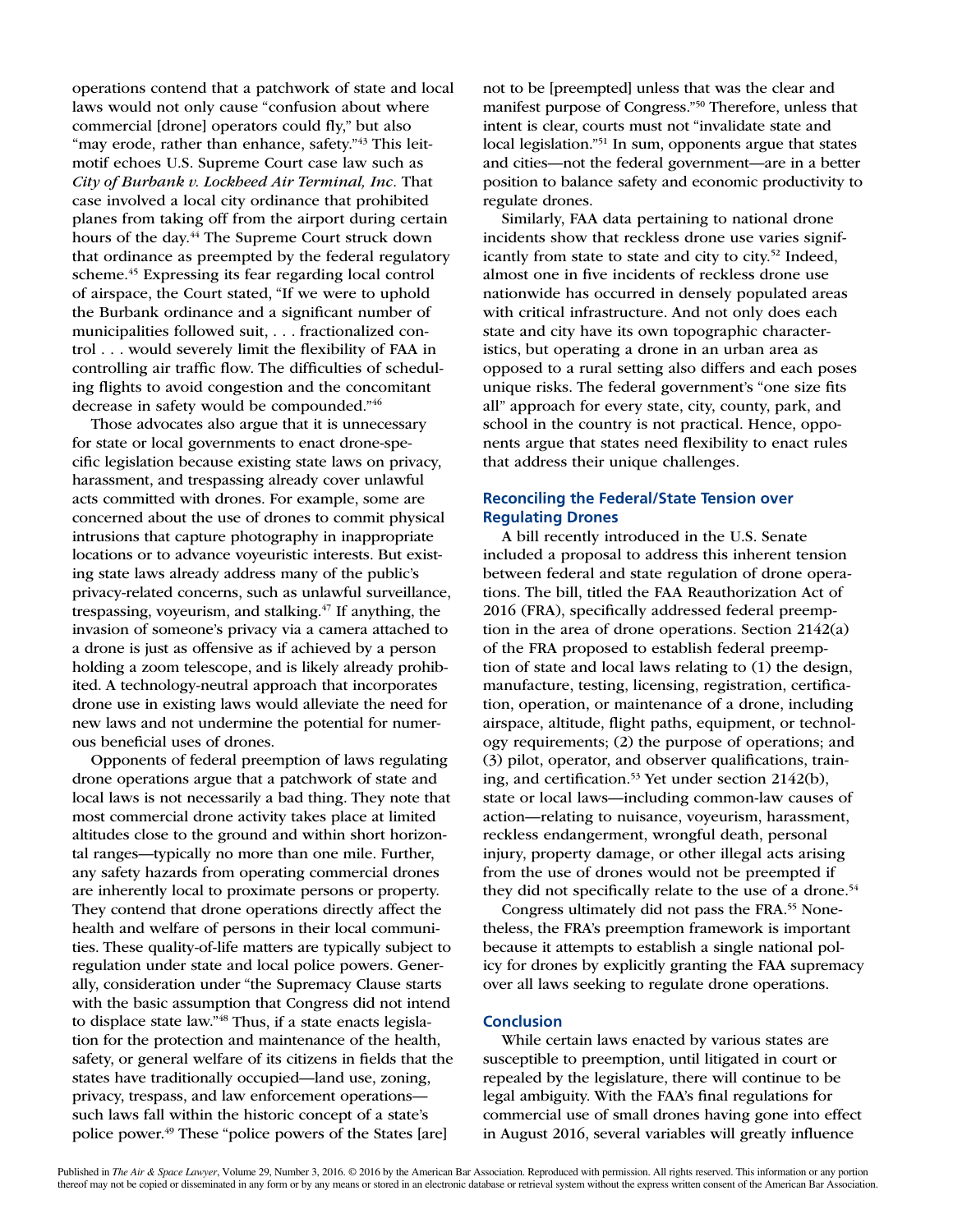the degree and scope of preemption. These include: (1) a reviewing court's analysis of the breadth and pervasiveness of these regulations; (2) whether the FAA has previously regulated a particular subject matter within the relevant aviation subfield; (3) the nature of the state regulations, including whether the subject matter regulated by the state or city involves an issue within or related to matters of traditional state and local police powers; and (4) the degree of conflict between federal and state regulations on a subject.

In addition to the tension with federal authority, states must confront the confusing regulatory environment that arises when numerous local authorities seek to restrict drone operations. Concerned that individual political subdivisions in a state will pass separate and varying laws regulating the ownership or operation of drones, some states have enacted statutes barring local governments from doing so—in essence, preempting local governments from regulating drones. For example, statutes in Arizona, Maryland, Oregon, and Virginia prevent local governments from enacting more restrictive drone regulations.<sup>56</sup> Each of these laws aims to strike a balance between the safety and privacy concerns of citizens and commercial interests, and to have a uniform, reasonable policy.

The surge in drone technology has tremendous economic potential for states that have a favorable regulatory environment for this burgeoning industry. Therefore, state lawmakers must exercise caution to avoid enacting reactionary, burdensome, and restrictive laws specifically directed toward drone operations. Those laws risk alienating the drone industry and impeding economic development. Instead, state lawmakers should strike a balance that allows the use of drones for commercial and recreational purposes while addressing citizen concerns in a narrowly tailored manner, recognizing that overreaching state laws may be preempted.

#### **Endnotes**

1. Ass'n for Unmanned Vehicle Sys. Int'l (AUVSI), The Economic Impact of Unmanned Aircraft Systems Integration in the United States 1, 3 (2013), http://www.auvsi.org/ auvsiresources/economicreport; *see also* John Villasenor, *Observations from Above: Unmanned Aircraft Systems and Privacy*, 36 Harv. J.L. Pub. Pol'y 457, 466 (2013).

2. *See 2016 State Unmanned Systems Legislation*, Ass'n for Unmanned Vehicle Sys. Int'l, http://cqrcengage.com/ auvsi/statelegmap; see also IDAHO CODE ANN. § 21-213; Nev. Rev. Stat. §§ 493.100, .106; Or. Rev. Stat. §§ 837.310, .380, .995; Tenn. Code Ann. § 39-13-609; Tex. Gov't Code Ann. §§ 423.003, .0045.

3. Pub. L. No. 112-95, 126 Stat. 11 (2012).

4. *See* Adam Taylor, *The U.S. Keeps Kill-*

*ing Americans in Drone Strikes, Mostly by* 

*Accident*, Wash. Post, Apr. 23, 2015, https://www.washingtonpost.com/news/worldviews/wp/2015/04/23/

the-u-s-keeps-killing-americans-in-drone-strikes-mostlyby-accident/; *see also* Peter Finn & Ellen Nakashima, *Obama Defends NSA Collection of Citizens' Data*, Wash. Post, June 8, 2013, http://www.pressreader.com/usa/ the-washington-post/20130608/281487863901205/TextView.

5. *See supra* note 2; *see also* Margot E. Kaminski, *Drone Federalism: Civilian Drones and the Things They Carry*, 4 Calif. L. REV. CIRCUIT 57, 57-58 (2013); Geoffrey Christopher Rapp, *Unmanned Aerial Exposure: Civil Liability Concerns Arising from Domestic Law Enforcement Employment of Unmanned Aerial Systems*, 85 N.D. L. Rev. 623, 627, 641–42 (2009).

6. *See Current Unmanned Aircraft State Law Landscape*, Nat'l Conf. of St. Legislatures, http://www.ncsl.org/ research/transportation/current-unmanned-aircraft-statelaw-landscape.aspx (last updated July 7, 2016) (noting that in 2015, 20 states—Arkansas, California, Florida, Hawaii, Illinois, Louisiana, Maine, Maryland, Michigan, Mississippi, Nevada, New Hampshire, North Carolina, North Dakota, Oregon, Tennessee, Texas, Utah, Virginia, and West Virginia—passed 26 pieces of legislation; five other states— Alaska, Georgia, New Mexico, Pennsylvania, and Rhode Island—adopted resolutions related to drones).

7. Although beyond the scope of this article, state and local rules that address privacy concerns by limiting a person's ability to use drones to capture data in public airspace—that is, conduct surveillance—may be vulnerable to First Amendment challenges.

8. U.S. Const. art. VI, cl. 2; *see also* Hillsborough Cnty. v. Automated Med. Labs., Inc., 471 U.S. 707, 715–16 (1985) (finding that federal supremacy applies equally to issues involving agency regulations as well as federal statutes).

9. *See* Morales v. Trans World Airlines, Inc., 504 U.S. 374, 383 (1992); Rice v. Santa Fe Elevator Corp., 331 U.S. 218 (1947).

10. Maryland v. Louisiana, 451 U.S. 725, 746 (1981).

11. *Morales*, 504 U.S. at 383.

12. *See* English v. Gen. Elec. Co., 496 U.S. 72, 79 (1990); Fid. Fed. Sav. & Loan Ass'n v. de la Cuesta, 458 U.S. 141, 153 (1982).

13. *See* 49 U.S.C. § 41713(b); *id*. § 40102(a)(2), (5), (25); *see also* Am. Airlines, Inc. v. Wolens, 513 U.S. 219, 232 (1995).

14. *See* 49 U.S.C. § 40103(a), (b); Riggs v. Burson, 941 S.W.2d 44, 49 (Tenn. 1997).

15. *See* Braniff Airways, Inc. v. Neb. State Bd. of Equalization & Assessment, 347 U.S. 590, 594–95 (1954); Montalvo v. Spirit Airlines, 508 F.3d 464, 470 (9th Cir. 2007).

16. *See* Abdullah v. Am. Airlines, Inc., 181 F.3d 363, 367 (3d Cir. 1999).

17. *English*, 496 U.S. at 79.

18. *See, e.g.*, Fla. Lime & Avocado Growers, Inc. v. Paul, 373 U.S. 132, 142–43 (1963).

19. Hines v. Davidowitz, 312 U.S. 52, 67 (1941); *see also* Maryland v. Louisiana, 451 U.S. 725, 747 (1981).

20. *See* Caleb Nelson, *Preemption,* 86 Va. L. Rev. 225, 228 n.15 (2000).

21. *Id.*

22. *Id.*; *see also* Barnett Bank of Marion Cnty., N.A. v. Nelson, 517 U.S. 25, 31 (1996); Mich. Canners & Freezers Ass'n v. Agric. Mktg. & Bargaining Bd., 467 U.S. 461, 478 n.21 (1984).